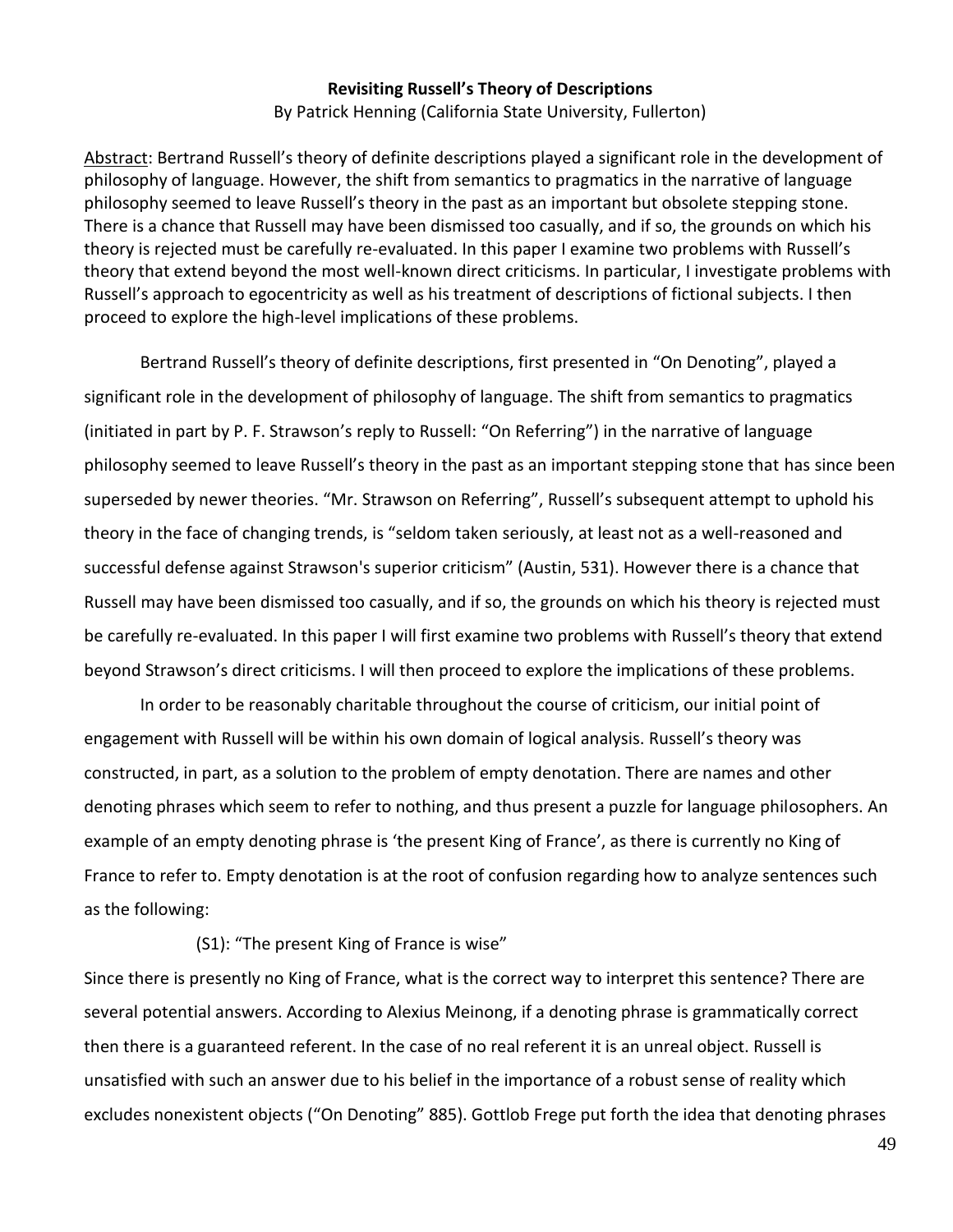have sense (meaning) as well as denotation (reference). An empty denoting phrase refers to the null class, and has a meaning despite its failure to refer. However Russell felt that a distinction between meaning and denotation is erroneous: if 'the present King of France' retains meaning in the absence of a referent, then we are inclined to say that S1 is nonsense (due to its seeming lack of truth or falsity) ("On Denoting" 878). Russell viewed S1 as a meaningful sentence, and by his reasoning,

(P1): a sentence is meaningful if and only if it has a truth value.

So the demonstration of the meaningfulness of S1 would require a demonstration of either truth or falsity.

Russell argued that the ambiguity of sentences in the vein of S1 is due to fact that the structure of ordinary language is at odds with the structure of logical propositions. Contrary to Frege, Russell held that denoting phrases (which are not complete sentences on their own) do not in themselves have a meaning. If Russell was correct, then the correct explicit rendering of a proposition adjusts the role of the denoting phrase, yet preserves the meaning. In order to prevent S1 from being nonsensical, Russell formulated it in the following way:

> $(S1<sup>*</sup>)$ : "There exists one and only one x such that x is the present King of France and x is wise."

S1\* serves Russell's goal as it is both sensical and false. This mode of interpretation allows Russell to treat language which involves empty denotation as sensical without having to admit Meinongian nonexistent objects into his ontology. An important assumption that the formulation of S1\* depends on is the premise that

(P2): "all uniquely referring expressions entail a uniquely existential claim" (Austin, 532).

Strawson takes issue with P1 (the contingence of meaning upon truth value), which can be challenged by asserting that sentences such as S1 actually have no truth value yet are meaningful nonetheless. Strawson contends that P2, and the special treatment given by Russell to empty denoting phrases, is part of an ad hoc attempt to preserve the integrity of P1 in the face of sentences like S1. Although S1\* is logically compatible with P1, for Strawson the fact remains that meaning is not dependent on truth or falsity. Central to Strawson's account of meaning (and his criticism of Russell) is the distinction between a sentence and the use of a sentence. For Strawson the meaning of a sentence is simply the rules which govern its correct usage. To illustrate the difference between a sentence and its uses we can consider several examples. First, we imagine that S1 is uttered during the reign of Louis XIV, and that Louis XIV is wise. In this case, the assertion made by the use of S1 would be true. Next, we imagine that S1 is uttered during the reign of Louis XV, and that Louis XV is not wise. Here the assertion made via the use of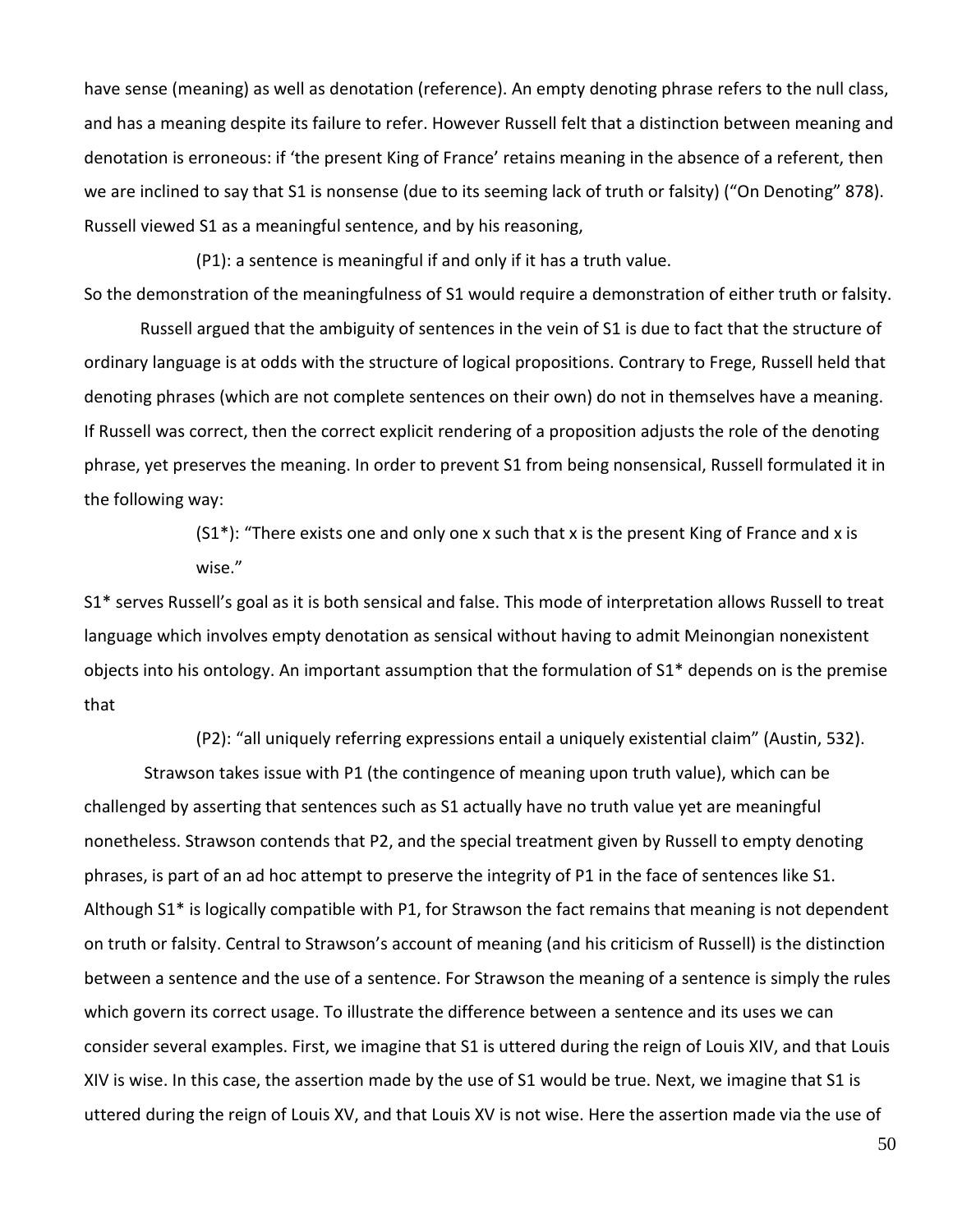S1 is false. Finally, we imagine that S1 is uttered in the present. Russell would say that in this situation the sentence is false. Strawson, on the other hand, would say that in this case S1 has been used vacuously and is neither true nor false. We can't ascribe truth or falsity to a sentence or every use of a sentence; only to assertions made in particular correct uses of sentences.

At this point it may appear that Strawson is the clear winner in this dialectic. However James Austin's examination of "Mr. Strawson on Referring" presents a compelling reason why Russell may have been at least partially correct. Russell's theory is dismissed by Strawson based on P1, but Austin suggests that Russell was not asserting P1 in the first place. Austin argues that Russell is dealing strictly with propositions, not sentences, and that Russell would not assent to P1 as it has been constructed here; he is not making a normative claim about strings of words in all possible forms and contexts. Instead of P1, Russell may have been claiming that

(P1\*): a sentence is meaningful when and only when it is being used to make a true or false assertion.

P1\* brings Russell's theory closer to Strawson's in terms of how truth values are assigned. Of course it is important to examine precisely how it is that Russell's theory handles differences in truth values between uses of sentences. The Russellian account of variations in sentence use relies on the concept of egocentric particulars. Egocentric particulars are "words of which the meaning varies with the speaker and his position in time and space" (Austin, 534). The idea is that egocentric particulars allow for variations in the referent of a description. Variable reference accounts for the difference between a sentence in isolation and a sentence in use in a specific context. To show that Strawson's criticisms are taken care of by egocentric particulars, Austin provides an adjusted version of S1 which removes the egocentricity:

(S2): "The king of France in 1905 is wise".

S2 can only be used to assert one thing, thus its meaning has been fixed via the removal of egocentricity. It appears that the claim can no longer be made that Russell's theory overlooks the difference between sentences and their use. Austin's defense of Russell is a strong one (for now we will grant its validity) and in its wake a valid criticism of Russell will likely need to somehow demonstrate the weakness of Russell's *use of* egocentricity.

In "A Strawsonian Objection to Russell's Theory of Descriptions", Murali Ramachandran presents an interesting criticism of Russell's theory that goes beyond the territory explicitly covered by Strawson. Ramachandran's approach circumnavigates a difficulty (related to Austin's point) faced by the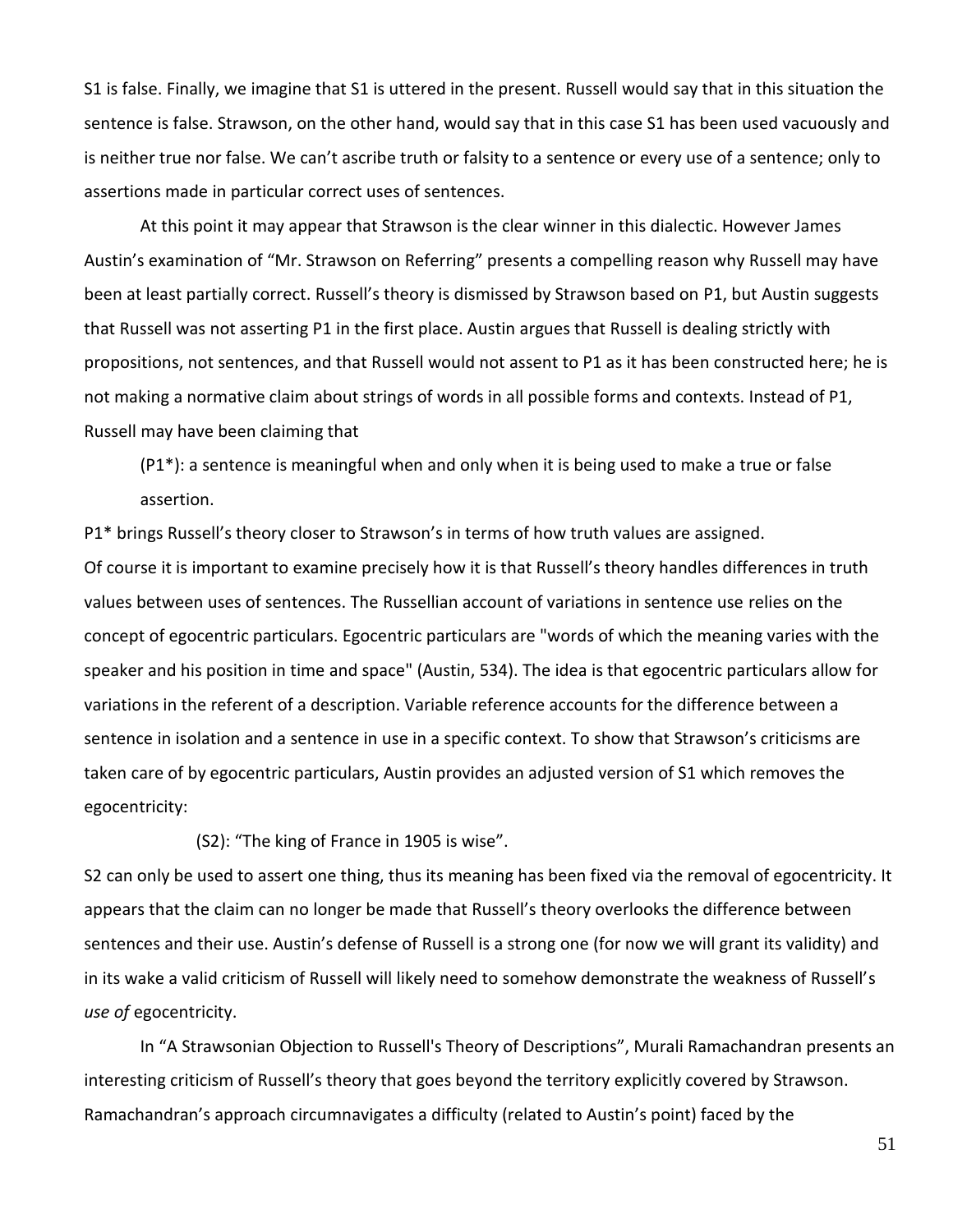Strawsonian. Strawson would insist that Russell's theory requires sentences with multiple potential referents to be false (when they could in fact be found true based on contextual clues). The Russellian reply to this argument would be that the context of utterance will provide the missing piece of an incomplete description (regarding an egocentric particular), which seems to place the debate at an impasse. The possibility for Russell's theory to be embellished in the aforementioned way necessitates an alternative angle of attack.

Ramachandran's goal is to find an example of an utterance that, under Russellian analysis, has a truth value even though it shouldn't. In search of such a case, we can imagine a situation in which the sentence

(S3): "The table is covered with books"

is uttered. The context of utterance in this case is a room with many tables (some covered with books, others not), and the speaker has not pointed to any one table in particular. The intended meaning of the statement *in this instance* is unclear. S3 is certainly meaningful in the Strawsonian sense. However, Ramachandran argues that the utterance of S3 described previously is unintelligible: there is no way for us to determine the truth value of the utterance as we have no idea which table the speaker is referring to. The unintelligibility of this utterance of S3 seems to have been established, so if Russell's theory cannot account for this, then there is indeed a problem. We can attempt to find a problem by analyzing S3 à la Russell. In Russell's view, the correct way to formulate S3 is as follows:

(S3\*): "There is exactly one table and whatever is a table is covered with books." The problem with S3\* is that it is, unlike S3, intelligible; the utterance of S3\* would be ostensibly false as there is more than one table. But our intuition tells us that we cannot so easily declare S3 to be false. If there was some beyond-semantic factor of the situation that indicated the speaker's belief in the presence of only one table, we could comfortably declare the utterance of S3 false. Alternatively, if the speaker had pointed to a particular table with no books on it, we would also have reason to ascribe falsity. However the situation has no such elements (so we cannot accurately determine the speaker's intention). Here the discord between ordinary language and Russellian formulation is brought back into full view: the meanings of S3 and S3\* are fundamentally different. A Russellian rendering of language excludes the possibility of accurately analyzing cases such as the use of S3 as described previously.

Ramachandran is careful to point out that the issue here is different than the issue which Strawson demonstrates with S1, "The [present] king of France is wise". With S1 the conditions for truth or falsity are easily delineated: there must exist presently a king of France, who will either be wise or unwise. S3 is

52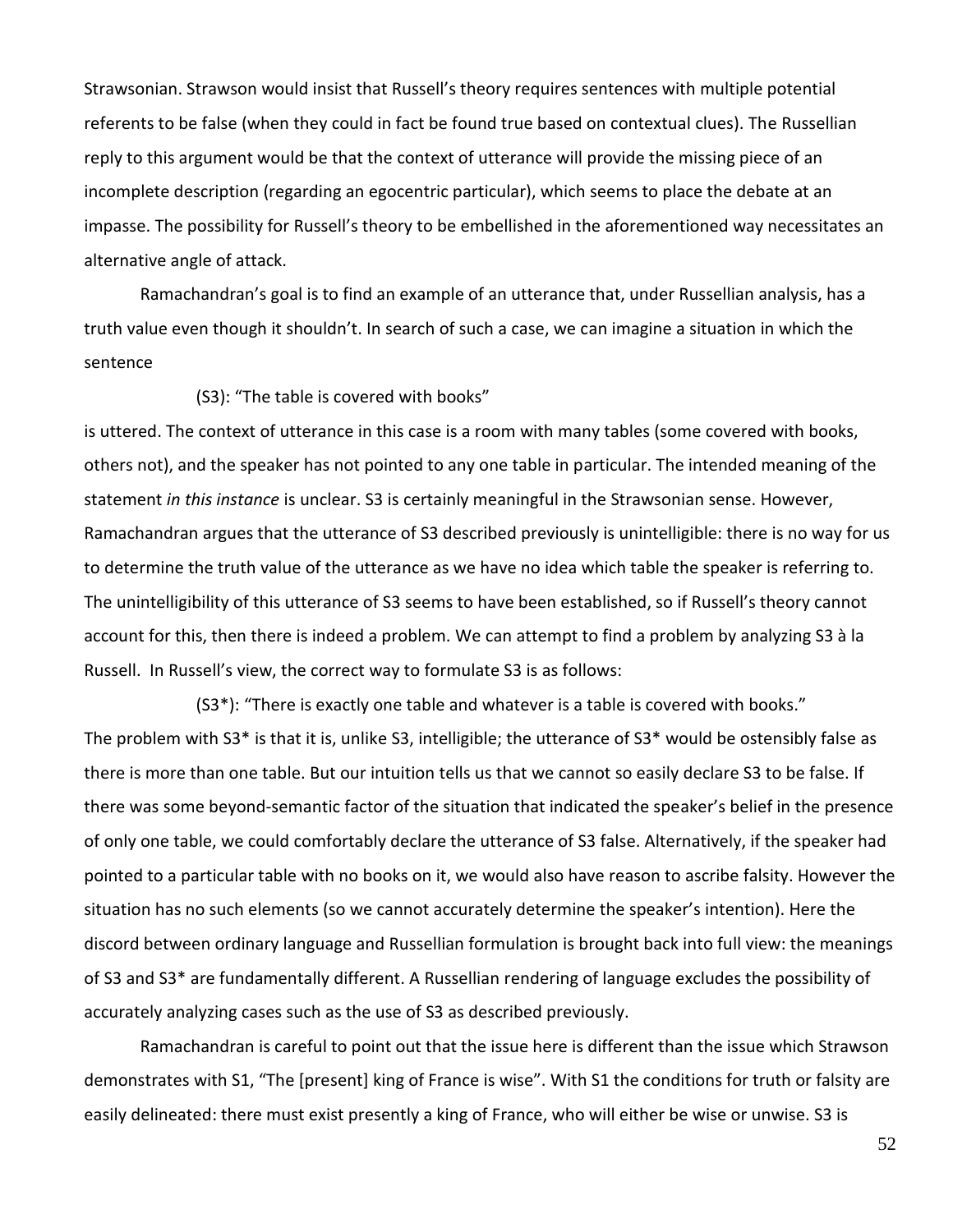murkier in terms of the speaker's intention and is thus a different (and bigger) problem for Russell. This appears to be the case, but we must now consider whether the problem raised by Ramachandran can be applied in such a way as to contend with P1\*. So here we return to the subject of egocentric particulars. Austin's demonstration of the role of egocentricity in Russell's description theory rests on a particular kind of adjustment to S1: fixing the referent of "the King of France" with a unique qualifier such as "in 1905". If it is possible to do the same for S3, then the dialectic will shift in favor of Russell. However, I shall show that this is impossible.

We start with the sentence S3: "The table is covered with books." In the vein of Austin's approach, our next step is to insert a qualifier which removes the egocentricity of the "the table". To this end, we amend our description of the situation seating the utterance of S3. We now imagine a room with tables arranged in such a way that there is a single table in the center of the room, with other tables scattered around the edges of the room. This revision to the situation produces no change to the original result of Ramachandran's use of it; the issue of referential ambiguity remains. Our revised situation allows us to posit a new sentence which has no referential ambiguity:

(S4): "The table in the center of the room is covered with books".

We now have a sentence which constitutes a proposition that would be either true or false depending on whether the table in question is covered in books. The result of this exercise must not be taken for granted. While at first glance Austin's point seems to have been reinforced, the fact remains that S4 is not equivalent to S3. Furthermore, the distance between meanings of S3 and S4 is even greater than the disparity between S1 and S2. Removing the egocentricity from S3 required more adjustment due to the greater initial ambiguity. The problem remains, yet now in an even harsher spotlight.

In continuing to deconstruct Russell's description theory, we will take a further look at Russell's treatment of existence claims entailed by P2. One possible criticism is by way of Charles Crittenden, who suggests that formal logic and ontology are separate issues, and that this is not reflected in Russell's theory. To exhibit Russell's mistake, the sentence

(S5): "the Cyclops lived in a cave"

is used. A Russellian judgment would declare this sentence false because there does not exist a Cyclops in the real world, but common sense tells us otherwise. Anyone who has read the *Odyssey* would be inclined to say that S5 is true, and its truth has nothing to do with the existence of a physically tangible Cyclops. It is for this reason that Crittenden advocates for a syntactical interpretation of the existential quantifier in logical analysis of statements such as S5, as opposed to an existential interpretation. The existential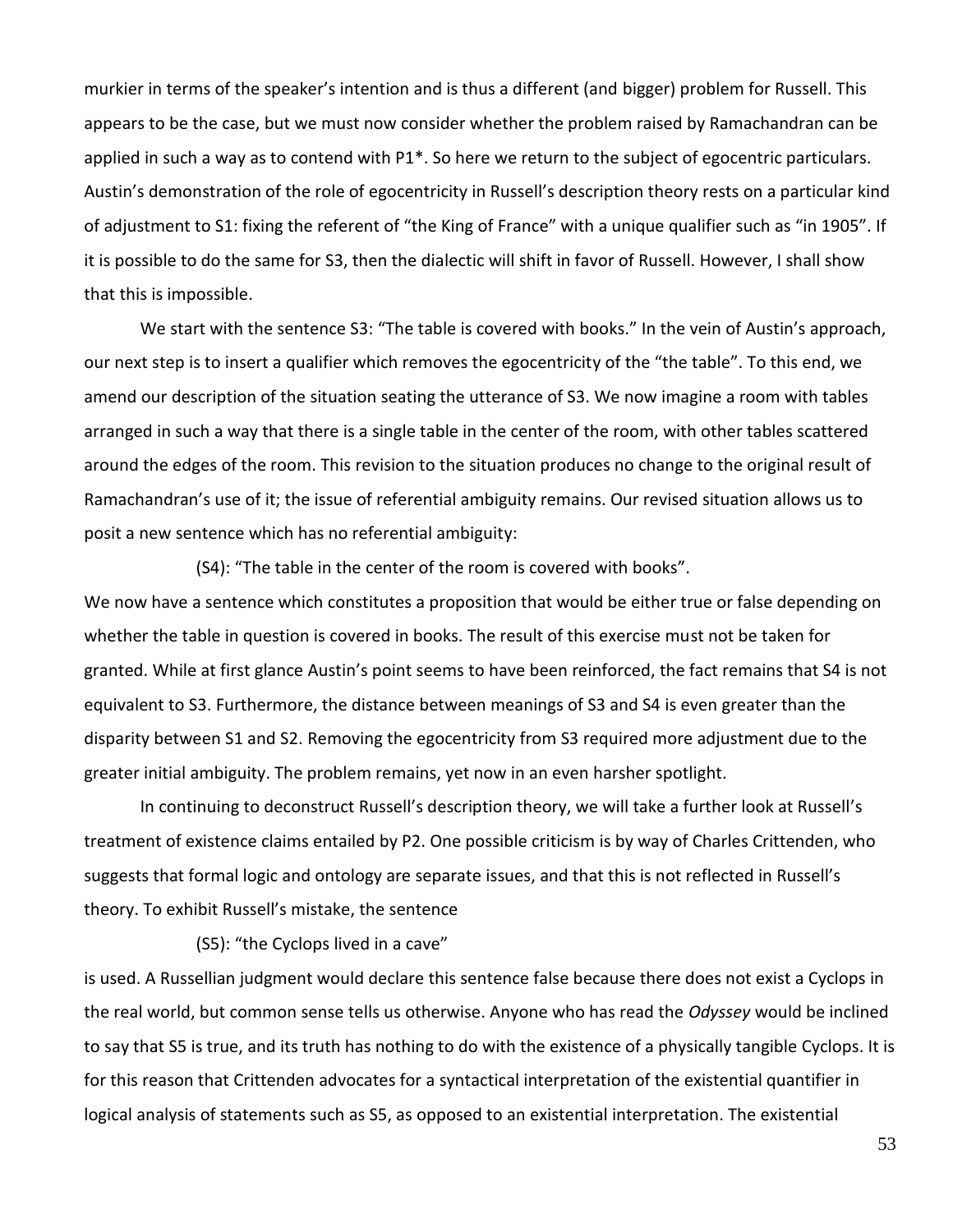interpretation would require the Cyclops as a scientifically discoverable entity, whereas the syntactical interpretation allows the Cyclops to exist as a fictitious or unreal object. Russell's endorsement of the existential interpretation is evinced by his stance on Hamlet and Apollo being nonentities (and thus exclusively being the subject of false propositions) as opposed to being unreal (Crittenden, 87). The grouping of fictional and unreal objects together with nonentities leads to a serious discrepancy between the meaning of a sentence in ordinary use and its meaning in formal logic and is therefore best avoided.

We now see that there are problems with Russell's theory of descriptions that are deeper and more subtle than those put forward by Strawson. Not only does his theory incorrectly attribute truth values to certain nonsensical uses of language, but it fails to account for the ability of language to be used to successfully discuss fictional subjects.

It is worth noting that Russell is not actually arguing that his logical formulation of statements preserves the exact meaning of those statements in use. Russell wishes to eliminate as much as possible the ambiguity so often present in conventional speech, for the purpose of developing a technical language of philosophy. As such, his formalization of these kinds of sentences can be seen as more of a proposal for a method of refining the way such statements are made than as a method of exact translation. So it may be the case that many have criticized Russell's theory on the basis of its inability to perform in ways that Russell never intended it to. But ultimately the distance between language as construed by Russell and language in its natural use in the world might be a problem for a theory that is presented as a vehicle for the development of philosophical thought. Strawson rightly pointed out that "ordinary language has no exact logic" (Strawson, 344). However, perhaps the problem lies not with the application of Russell's method to ordinary language *per se*, but instead with Russell's underlying views on what philosophy is and should be.

Russell's line of reasoning is that "physics and chemistry and medicine each require a language which is not that of everyday life", and that philosophy should thus "make a similar approach towards precision and accuracy" ("Mr. Strawson on Referring" 387). Russell may not have intended the formulation of sentences under his theory to be an exact analogue of ordinary language, but his approach is misguided. Of course, the possibility remains for a method of logical structuring of language to avoid the pitfalls that Russell succumbed to. Such a method or theory will need to account for nuances of language that Russell did not. If a technical language is adopted for philosophical work, the language should be capable of engaging indeterminacy. Rather than deal with vagueness head on, Russell found it "more convenient to define the word 'false' so that every significant sentence is either true or false" ("Mr. Strawson on

54